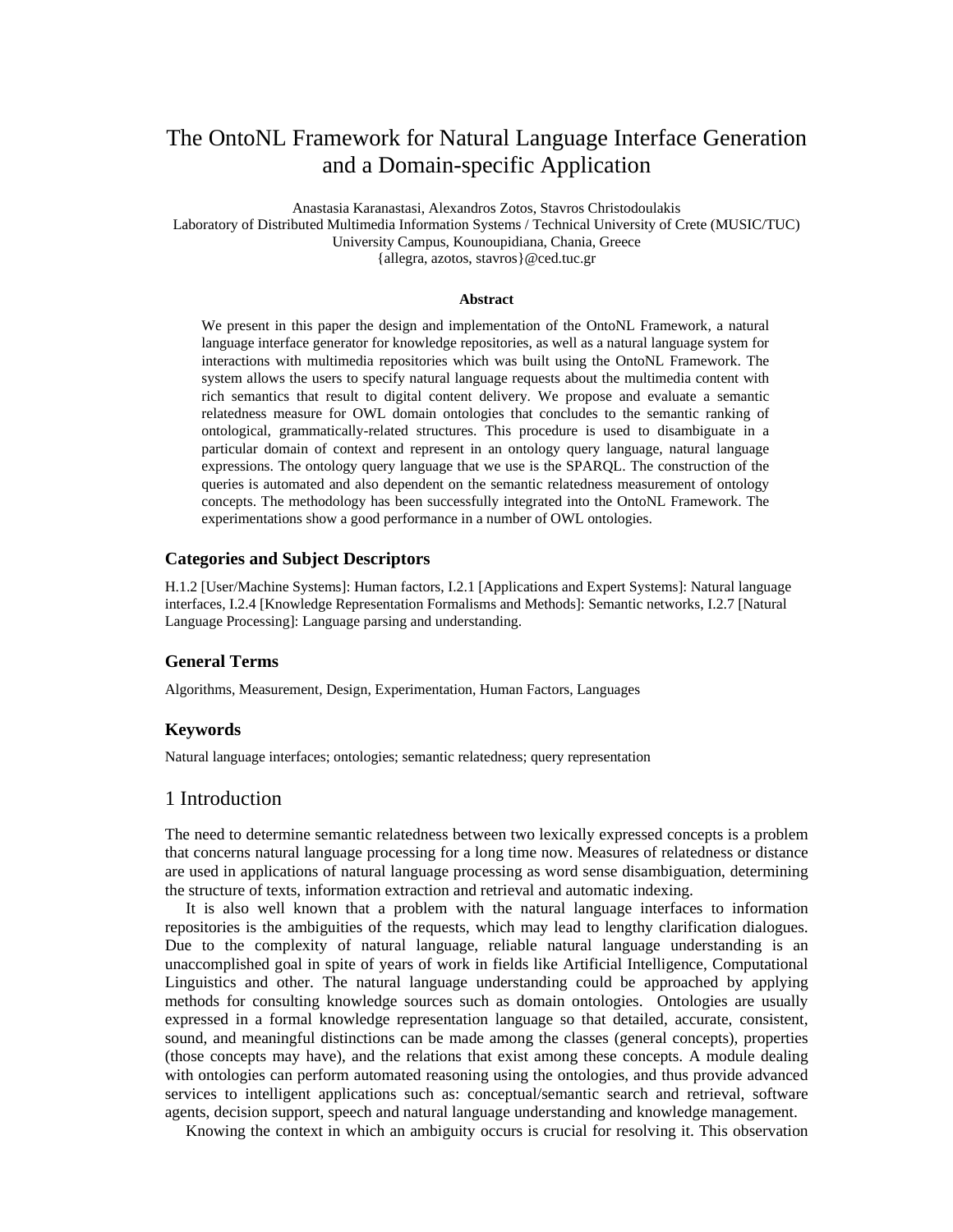leads us to try to exploit domain ontologies that describe the domain of use of the natural language interface. The methodology that we have developed is reusable, domain independent and works with input only the OWL ontology that was used as a reference schema for constructing a knowledge repository. The methodology depends on a semantic relatedness measure that we have developed for domain ontologies that concludes to semantic ranking. The semantic ranking is a methodology for ranking related concepts based on their commonality, related senses, conceptual distance, specificity and semantic relations. This procedure concludes to the natural language representation for information retrieval using an ontology query language, the SPARQL. The SPARQL queries are ranked based on the semantic relatedness measure value that is also used for the automatic construction of the queries.

This methodology is integrated in the OntoNL Framework, a natural language interface generator to knowledge repositories. We present the OntoNL Framework for building natural language interfaces to semantic repositories, as well as the NL2DL, a natural language interaction interface for semantic multimedia repositories which was built using the OntoNL Framework. The application of the OntoNL Framework addresses a semantic multimedia repository with digital audiovisual content of soccer events and metadata concerning soccer in general, has been developed and demonstrated in the 2nd and 3rd Annual Review of the DELOS II EU Network of Excellence (IST 507618) (http://www.delos.info/ ).

The OntoNL Framework implements a software platform that automates to a large degree the construction of natural language interfaces for knowledge repositories. To achieve the applicability and reusability of the OntoNL Framework in many different applications and domains, the supporting software is independent on the domain ontologies.

The software components of the OntoNL Framework address uniformly a range of problems in sentence analysis each of which traditionally had required a separate mechanism. A single architecture handles both syntactic and semantic analysis, handles ambiguities at both the general and the domain specific environment. At the same time, the Framework has been designed in a way to avoid dependencies with the information repository so that it becomes reusable in different applications with different domain semantics.

# 2 The OntoNL Framework

The OntoNL Software Engineering Framework has two major objectives. The first is to minimize the cost of building natural language interfaces to information systems by providing reusable software components that can be used in different application domains and knowledge bases, and adapted with a small cost to a new environment. The second is to do semantic processing, exploiting domain ontologies in order to reduce ambiguities in a particular domain. The output of a natural language request is a ranked set of queries in an ontology query language.

The architecture of the Framework is shown in figure 1. The Framework in a particular application environment has to be supplied with domain ontologies (encoded in OWL) which are used for semantic processing. The user input in an application environment is natural language requests and WH-sentences (who, were, what, etc.). The output for a particular input NL query is a set of one or more weighted disambiguated to the specific domain queries, encoded in SPARQL. We choose SPARQL as the query language to represent the natural language queries since SPARQL is defined in terms of the W3C's RDF data model and will work for any data source that can be mapped into RDF. If the environment uses a different type of repository than OWL-SPARQL, a module has to be implemented that does the mapping from the SPARQL encoded queries to the schema and query language that the environment uses (Relational Schema-SQL, XML Schema-XQUERY, etc). Since this transformation is Schema dependent it is not automated within the Framework software.

The main components of the OntoNL provide Linguistic Analysis and Ontology Processing for Semantic Disambiguation. The Linguistic Analysis includes components for POS tagging, Noun Compound Bracketing, Grammatical Relations Discovery, and Synonym and Sense Discovery. To perform its functions it uses input from the WordNet which provides information about word synonyms and the part of speech that a word is (verb, noun, etc.). The Semantic Disambiguation Module of the OntoNL is responsible for domain specific disambiguation and result ranking. It is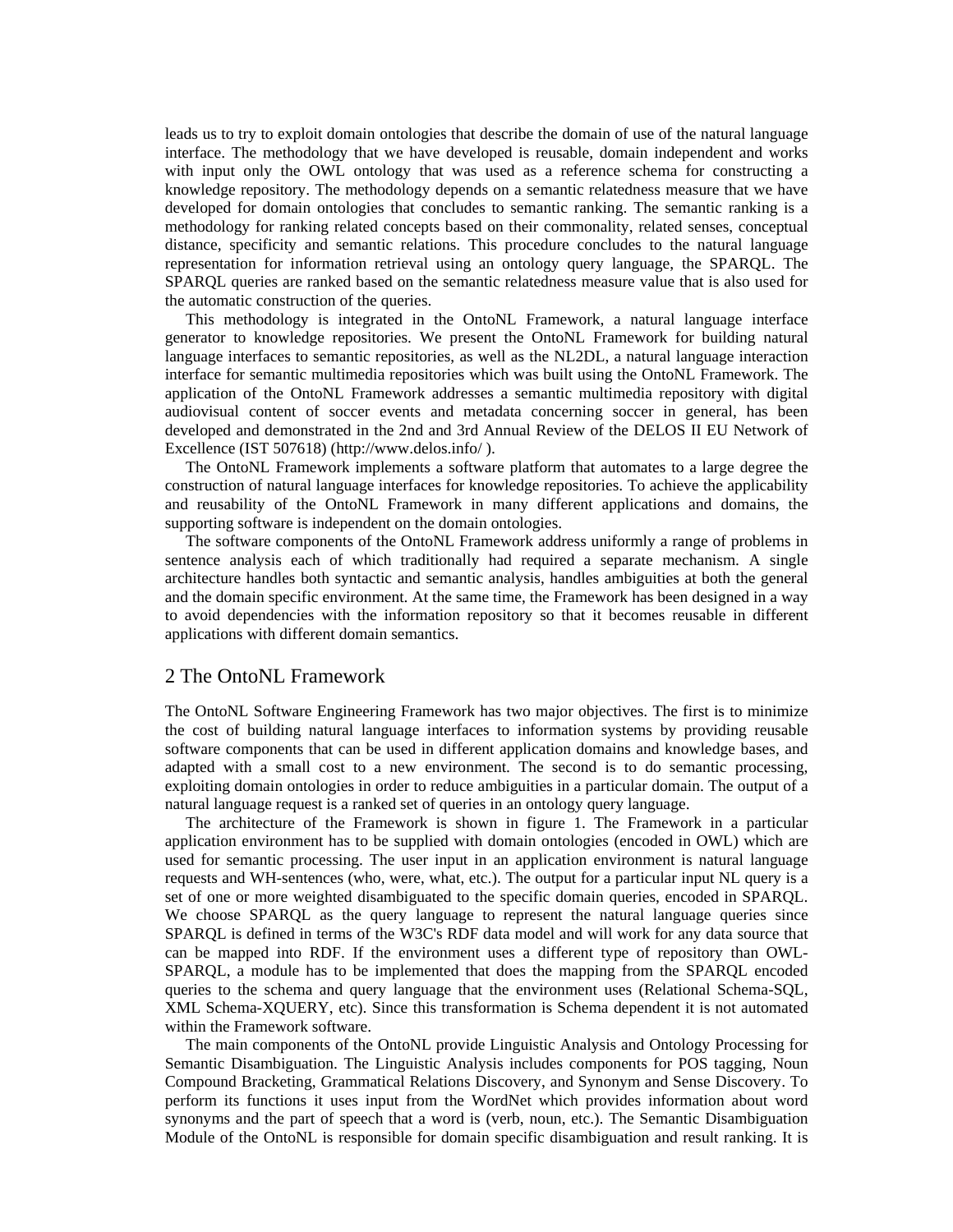described in more detail in the next section.



**Figure 1.** The OntoNL Framework Architecture

The language model used in OntoNL supports both the Linguistic Analyzer and the Ontology Processor. The language model is shown in figure 2 using UML Class Diagram notation. There are lists of words that constitute the basic sentence structures, like the subject and the object and there are complements and special cases of objects that predicate them.



**Figure 2.** The OntoNL Language Model that derives from the syntactic and semantic analysis, based on the OntoNL Natural Language Expressions

The OntoNL Expressions is the general class that summarizes the cases of possible grammatical dependencies inside an utterance. It consists of a Subject Part and possibly of a Verb Phrase Group. The Subject Part consists of one or more Subjects that are connected with a Boolean Or operator. The Verb Phrase Group is an abstract class and has an IS-A relation with the Conjunctive and the Disjunctive Verb Phrase Group. This is done in order to distinguish the cases where the Subject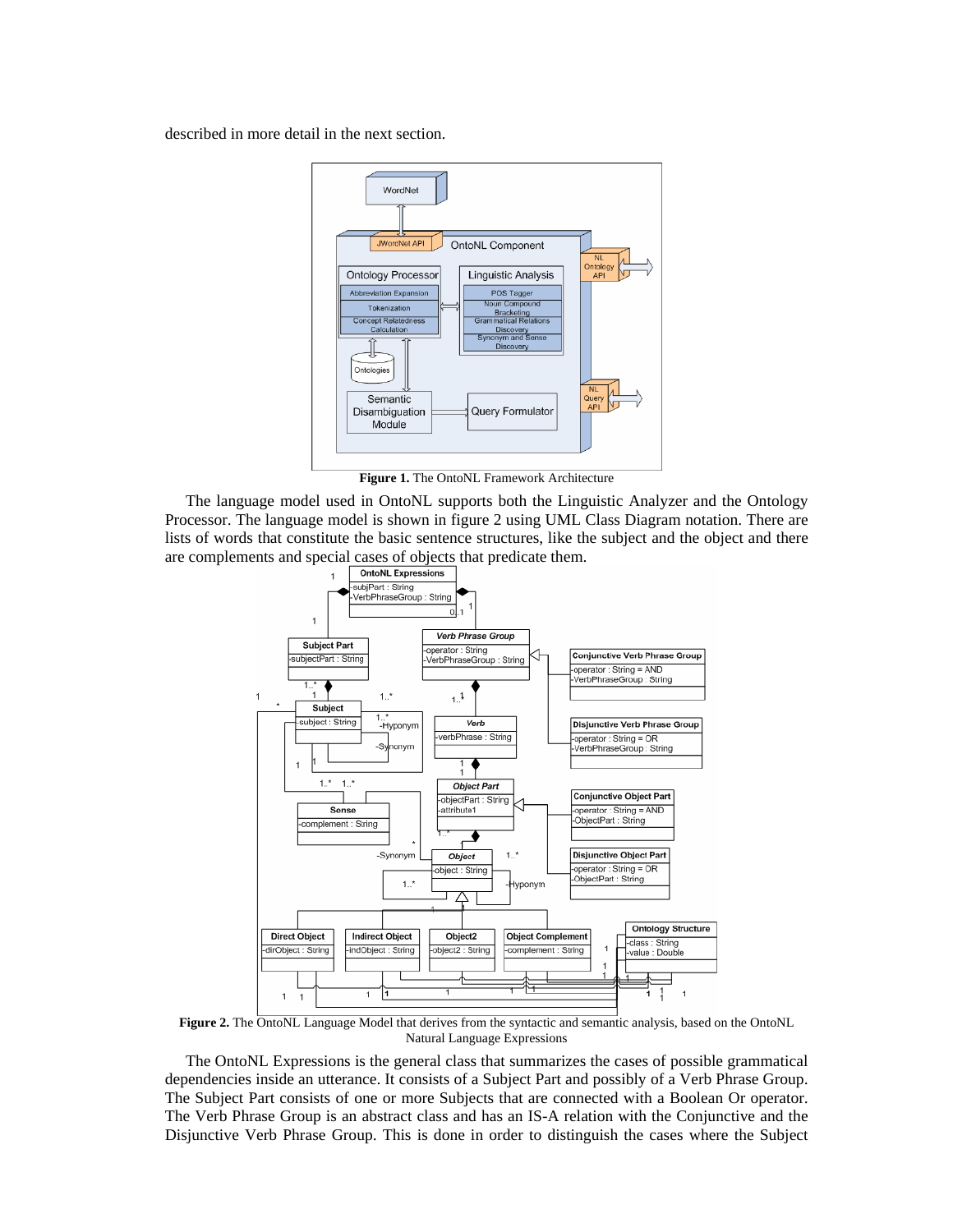Part can be described by more than one verb phrases that are separated by Boolean Operators. The Verb Phrase Group consists of one or more Verbs. The Verb consists of a unique Object Part, an abstract class of one or more Objects. Again the Object Part has an IS-A relation with the Conjunctive and the Disjunctive Object Part. That means that after the verb there may be more than one object parts jointed with a Boolean AND or OR operator. The Object can be a Direct Object, an Indirect Object, an Object Complement or a combination of these.

The Syntactic Analyzer produces instances of this language model. These instances are used by the ontology processor for semantic disambiguation and ranking of results.

#### 2.1 The OntoNL Linguistic Analyzer

#### The analysis consists of the following parts:

**Part-Of-Speech (POS) Tagging.** In our system we use the Stanford Log-Linear POS Tagger (nlp.stanford.edu/software/tagger.shtml) as the first step of the disambiguation process.

**Noun Compound Analysis.** The OntoNL expands noun compound n-grams into all possible morphological forms. It uses the dependency model [Layer 1995] for syntactically analyzing noun compounds. The corpus is provided by the domain ontologies and consists of the concept names that are compound nouns, their synonyms from the WordNet, and the <owl:label> and the <owl:comment> content of the OWL ontology.

**Sentence Patterns: Locating Grammatical Relations.** Grammatical relation detection is the semantic basis for the information extraction.

We developed an annotation scheme for locating grammatical relations. The scheme is based on grammatical relations that are composed of bilexical dependencies (between a head and a dependent) labeled with the name of the relation involving the two words. The grammatical relations are arranged in a hierarchy (see figure 3), rooted with the most generic relation, dep(dependent).



For each grammatical relation, we defined one or more patterns over the phrase structure parse tree, produced by the tagger. Conceptually, each pattern is matched against every tree node, and the matching pattern with the most specific grammatical relation is taken as the type of the dependency. The patterns are based on English simple sentences, are domain independent and agree with the OntoNL Language model (figure 2).

**Language Model.** The system uses WordNet [Miller et alii, 1990] to obtain all the possible senses and synonyms of words in the user input. The linguistic analysis procedure concludes to a language model, a structure of Java classes. In this model diagram there are classes representing the grammatical relations that are connected with associations (figure 2).

#### 2.2 The OntoNL Semantic Disambiguator

Disambiguation in natural language processing is used to eliminate the possible senses that can be assigned to a word in the discourse, and associate a sense which is distinguishable from other meanings. However, WordNet gives only generic categories of senses and not domain specific. Thus it is clear that much better semantic disambiguation can be done when domain knowledge is available in the form of ontologies. The purpose of the OntoNL Semantic Disambiguation Module is to use information of the OntoNL Ontology Processor in the OntoNL Framework (figure 1) in order to do semantic disambiguation of the natural language queries. The input in the Ontology Processor is OWL Ontologies and instances of the language model produced by the Syntactic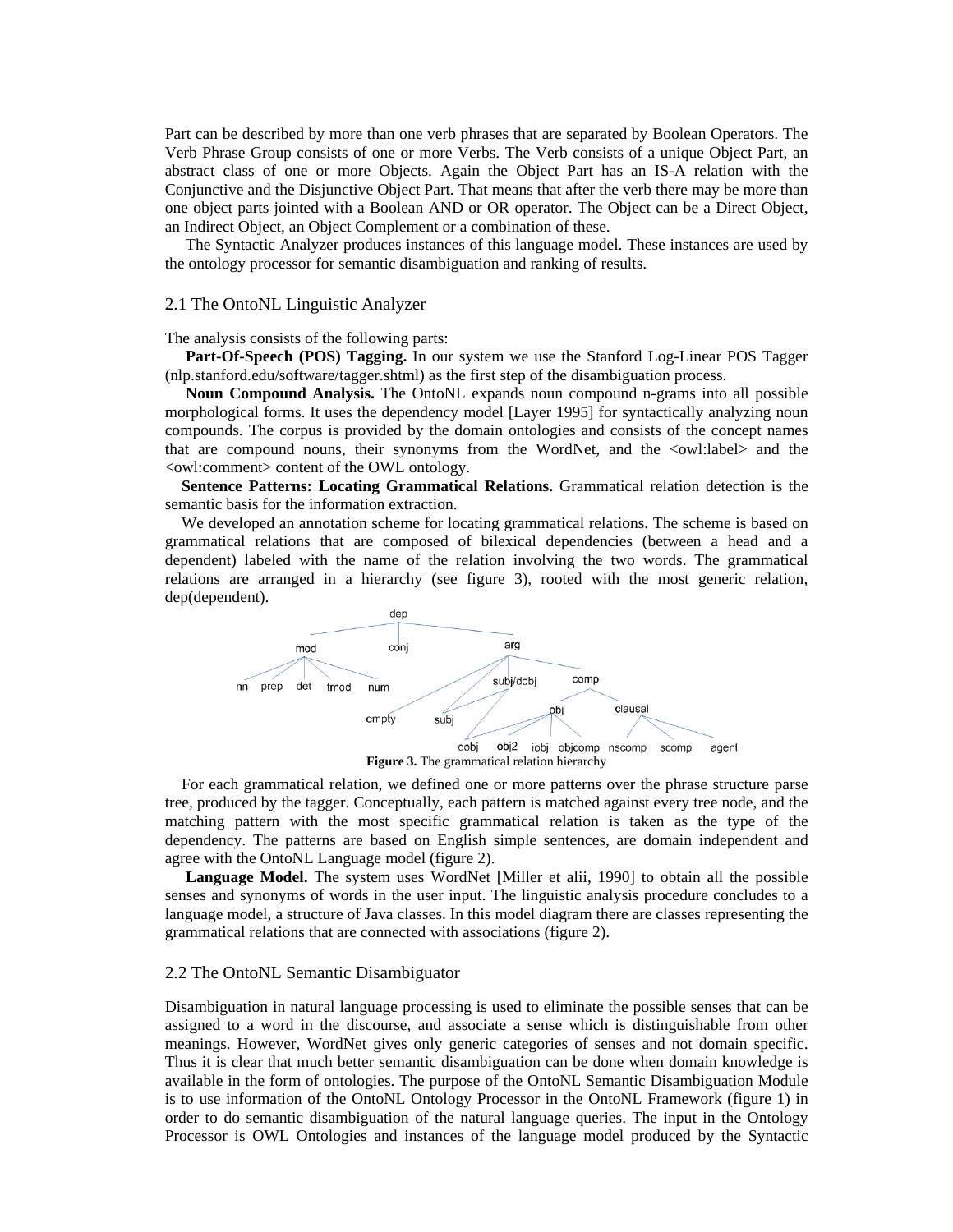Analyzer. The output is disambiguated sentences expressed as queries in SPARQL, or in the case that complete disambiguation is not possible, a set of ranked SPARQL queries.

In particular, the common types of ambiguity encountered in the OntoNL Framework are:

- 1. The natural language expression contains general keywords that can be resolved by using only the ontology repository (ontological structures and semantics).
- 2. One of the subject or object part of the language model contains terms that cannot be disambiguated by using the ontology repository.
- 3. Neither the subject nor the object part contains terms disambiguated by using the ontological structures.

Figure 4 shows the general steps of the semantic disambiguation algorithm used in OntoNL using UML Activity Diagram notation. The approach is general for any OWL DL or Full domain ontology.



**Figure 4.** The OntoNL Semantic Disambiguation procedure

The input to the algorithm are instances of the language model, which include terms extracted from the natural language input, their synonyms, and their tagging according to the language model constructs. The algorithm searches to see if there is a correspondence between the naming of the language model instance and the ontological structures. If there is a complete match, a Relatedness Value measure is assigned with value 1 to indicate the complete relevance of the sentence with the specific domain. If the disambiguation is not complete (either in the Subject Part or the Object Part) the algorithm checks for the number of the terms that show ambiguity. If there is only one term with an ambiguity then the algorithm checks and retrieve the output of the OntoNL Ontologies Processor for a number, specified by the application, of the most related concepts to the concept that comprise the subject or the object part (if the ambiguity is in the object or the subject part respectively) of the expression. If in a part of the expression are more than one terms with ambiguities the algorithm checks for operators (or/and). In the existence of an operator the algorithm considers the terms to be concept instances of the same concept of the domain ontology. In the absence of an operator the algorithm considers the terms to be concept instances of a different ontology concept. Then the algorithm searches for a number, specified by the application, of the most related concepts to the concept that found a correspondence to the ontological structures and assigns the relatedness measure, already calculated by the OntoNL Ontologies Processor. The last activity of the algorithm is to enhance the Ontology Structure class of the OntoNL Language Model with the corresponding ontology concepts to natural language terms in the class attribute and with the relatedness measurement value the value attribute.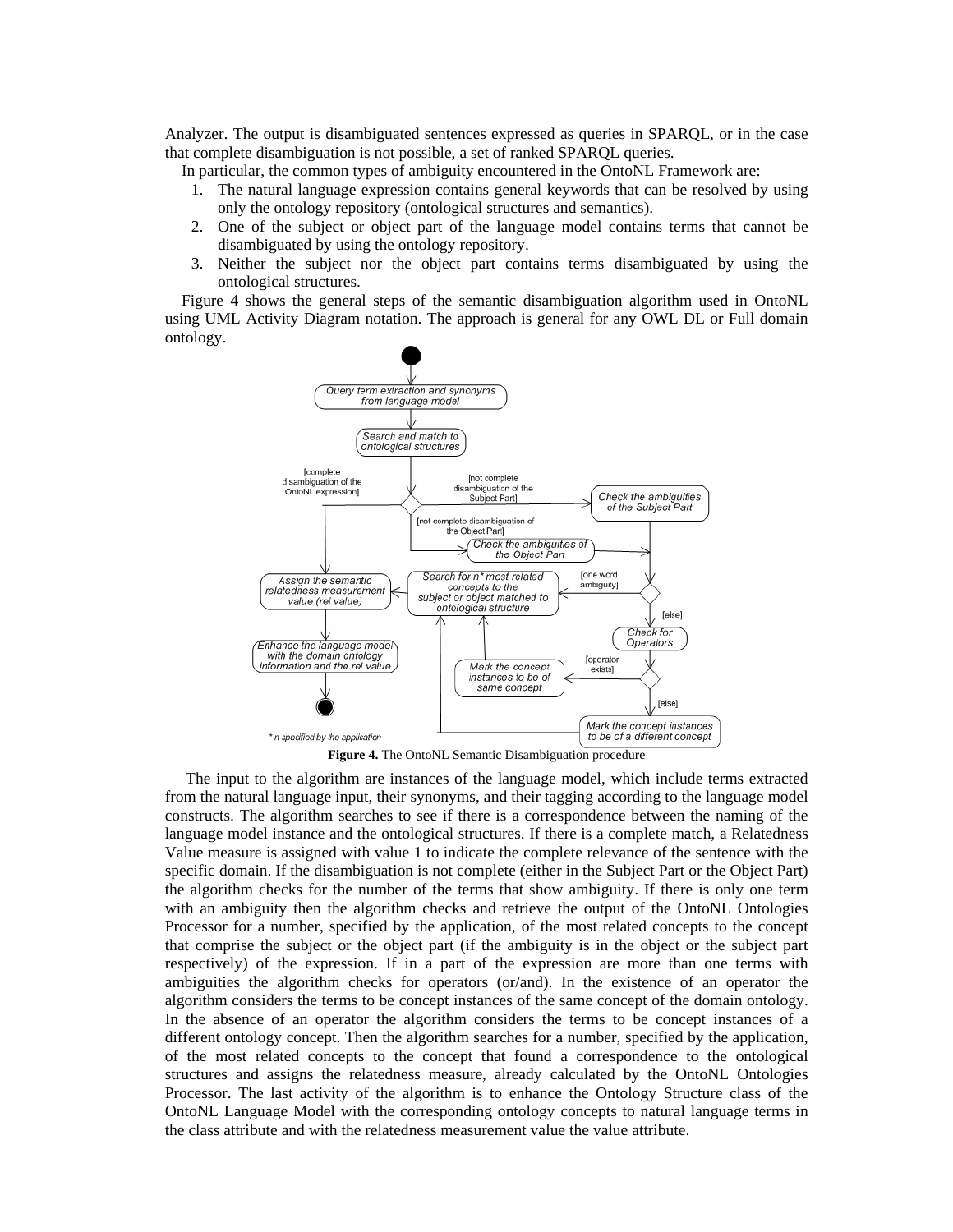#### 2.3 The OntoNL Ontologies Processor

When a query cannot be disambiguated completely from the OntoNL Semantic Disambiguation procedure, OntoNL uses a Semantic Relatedness Measure to suggest weighted possible interpretations of the user request. . To that purpose, OntoNL borrows and expands ideas from the research of Semantic Relatedness of concepts in semantic networks. The Relatedness Matrix contains a weight of relatedness (Relatedness Measure) between any two concepts. Intuitively, tightly interrelated concepts or clusters of concepts in the ontology are more likely to be the object of the user natural language interactions.

The relatedness measure depends on the semantic relations defined by properties in OWL. Properties can be used to state relationships between individuals (named *ObjectProperties*) or from individuals to data values (named *DatatypeProperties*). Based on the semantic relations when we detect that a source concept-class is immediately related via an *ObjectProperty* with the target concept, the relatedness value is set to 1

The algorithm also takes into account the semantic relation of OWL:*EquivalentClass*. The class that is OWL:*EquivalentClass* with a source class has a similarity (not relatedness) value 1. In our computations, the classes related to the source class of the ontology are also related with the same value to the equivalent class.

In all other cases the relatedness value computation is based on the following factors: the commonality (based on the semantic relations and the conceptual distance) and the related senses.

The commonality depends on the amount of the common information two concepts share. The commonality measure has two factors: The position of the concepts relatively to the position of their most specific common subsumer (how far is their common father) and the reciprocity of their properties (if the connecting OWL *ObjectProperties* have also inverse properties). The position of the concepts relatively to the position of their common subsumer will be examined by the conceptual distance and the specificity measurement.

We first count the number of the common properties of the two concepts. We then count the number of the common properties the two concepts share that are OWL:*inverseOf* properties:

$$
rel_{prop}(c_1, c_2) = (f_1 \times \frac{\sum_{i=1}^{n} p_{ijk}}{\sum_{i=1}^{n} p_{ij}}) + (f_2 \times \frac{\sum_{i=1}^{n} p_{imijk}}{\sum_{i=1}^{n} p_{ijk}}),
$$
 (1)

where  $f_1 \ge f_2(2)$  and  $f_1 + f_2 = 1(3)$ .

In the above equations, the value  $p_{i1}$  represents the fact that concept  $c_1$  is related to concept  $c_i$ (value: 0 or 1 in general). The value  $p_{i12}$  represents the fact that both concepts  $c_1$  and  $c_2$  are related to concept c<sub>i</sub>. The p<sub>invi12</sub> represents the fact that both concepts are inversely related. The two measures are combined with a weight that shows the relative importance of these two factors (f values).

The related senses measure counts the common senses of two concepts. It uses the sets of nouns for each concept that are synonyms and nouns extracted from the descriptive part of the glosses of the concept. Glosses are descriptions of a term meaning. Let  $S_1$  be the description set of senses for  $c_1$  and  $S_2$  the description set of senses for  $c_2$ . The related senses measure is:

$$
rel_{RS}(c_1, c_2) = \frac{|S_1 \cap S_2|}{|S_1 \cap S_2| + |S_1 \setminus S_2|}, (4)
$$

where  $S_1$  is the description set of senses for  $c_1$  and  $S_2$  the description set of senses for  $c_2$ .

The conceptual distance measure is based on two factors; the path distance and the specificity. The path distance measures the relatedness of two concepts by counting the minimal path of edges between the two concepts through their structural relations (IS-A relations). The value of distance is calculated as:

pathDist
$$
(c_1, c_2)
$$
 =  $\frac{d_{c_1} + d_{c_2}}{2*D}$ , (5)

where  $d_1$  is the number of edges from concept 1 to the closer common subsumer and  $d_2$  the number of edges from concept 2 to the closer common subsumer. D is the maximum depth of the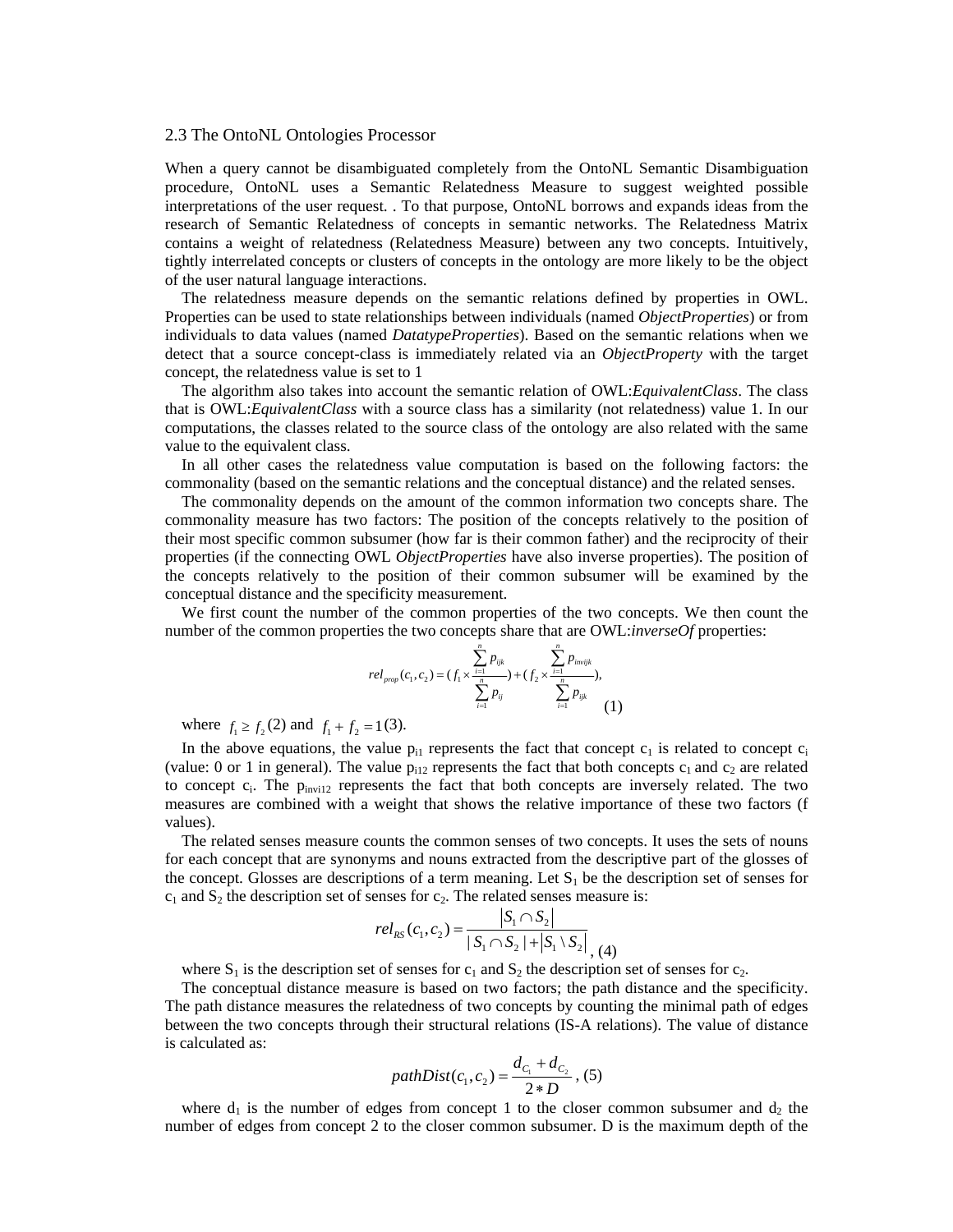ontology. The OntoNL disambiguation algorithm uses the relatedness of concepts of the domain ontologies and not the similarity, so the measure excludes the cases were  $d_{C1} = 0$ ,  $d_{C2} = 0$  and  $d_{C1}$  +  $d_{C2} = 2$ . So, the path distance measure becomes

$$
\forall d_{C1} \ge 1, d_{C2} \ge 1, d_{C1} + d_{C2} > 2:
$$
  
pathDist $(c_1, c_2) = \frac{d_{C1} + d_{C2}}{2*D} \in (0,1]$ , (6)

The parameter that differentiates our measure from the classic measures of distance counting is that it is combined with the specificity factor. When the change of direction (from superClassing to subClassing and opposite) is close to the class/subject of the language model, the two concepts are more related. When the direction of the path changes far from the reference class then the semantics change as well (more specialization). This calculation makes also the relatedness measure asymmetric, a desirable property in natural language processing applications.

As we have already stated when the value of  $d_{C1}$  is close to the value of  $(d_{C1}+d_{C2})/2$  then the relatedness must be decreased, because the initial concept c1 is specialized a lot in comparison with the subsumer concept.

We count the specificity of the concepts inside the ontology by the following normalized weight value.

$$
w1_{spec_{c1}} = \begin{cases}\n-\log \frac{2 \times d_{c1}}{d_{c1} + d_{c2}} \in (0,1], \text{ if } d_{c1} < \frac{d_{c1} + d_{c2}}{2} \\
0, \text{ if } d_{c1} \ge \frac{d_{c1} + d_{c2}}{2}\n\end{cases}
$$
\n(7)

We, also propose a method of counting the specialization of the concept  $-c1$  based on the object properties of the subsumer, by the factor:

$$
spec_{C1} = \frac{\#ObjP_{C1} - \#ObjP_S}{\#ObjP_S} \in [0, \infty)
$$
\n(8)

were ObjP<sub>C1</sub> is the number of Object Properties of the concept  $C_1$  and ObjP<sub>S</sub> is the number of ObjectProperties of the subsumer concept. If the factor becomes 1 or greater then the specialization is so big that we cannot count the relatedness based on the specificity. The range of the spec<sub>C1</sub> is  $[0, \infty)$ . To limit the range in  $[0,1]$  we need to restrict the number of ObjectProperties of the concept  $C_1$ . We normalize the factor and we subtract it from 1, with the restriction that the number of the ObjectProperties of the concept –  $C_1$  is at most 10 times the number of the ObjectProperties of the subsumer.

$$
\forall #ObjP_{C1} \le 10 \times #ObjP_{S} : w2_{spec_{C1}} = 1 - \log \frac{\#ObjP_{C1}}{\#ObjP_{S}} \in [0,1]
$$
\n(9)

else  $w2_{\text{spec}_{C_1}} = 0$  (10)

The conceptual distance measure then becomes

$$
rel_{CD} = (w1_{specC1} + w2_{specC1} + 1 - pathDist(c_1, c_2))/3
$$
 (11)

The overall relatedness measure is the following:

$$
\forall w_1 + w_2 + w_3 = 1, (w_1, w_2, w_3) > 0,
$$
  
\n
$$
rel_{PROP}(c_1, c_2), rel_{CD}(c_1, c_2), rel_{RS}(c_1, c_2) \in [0, 1]:
$$
  
\n
$$
rel_{OntoNL} = w_1 \times rel_{PROP} + w_2 \times rel_{CD} + w_3 \times rel_{RS}, (13)
$$

The three factors  $w_1$ ,  $w_2$  and  $w_3$ , help of balancing among the parameters depending on the application ontology. The parameters that we take into account for determining the factors' value are the language the ontology uses for its terminology, the number of the properties over the concepts and the depth of the domain ontology.

The measure is applied in all concepts of the ontology in the preprocessing phase and constructs a NxN matrix (N is the total number of concepts) with the relatedness values of each concept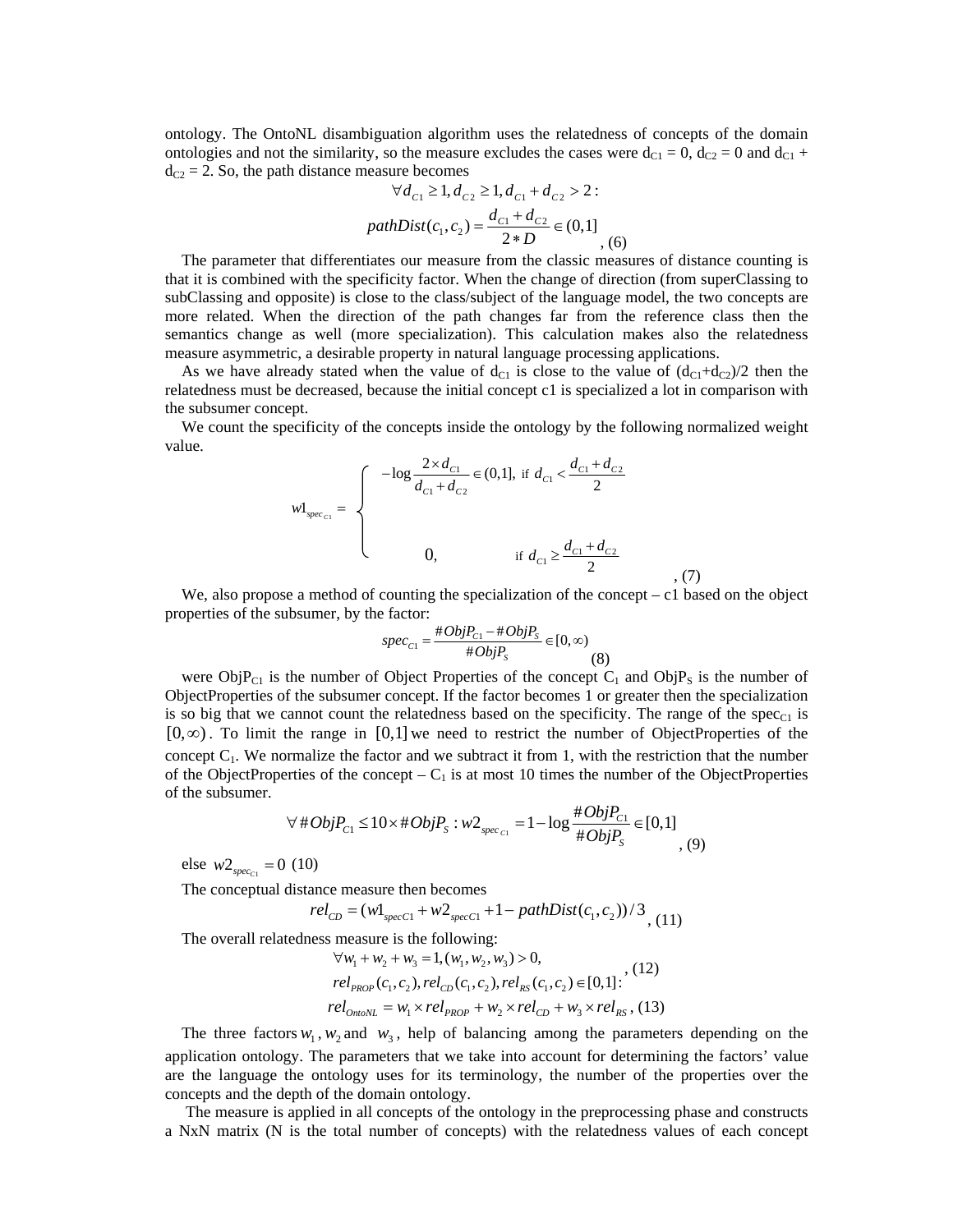against all the other concepts of the disambiguation ontology.

#### 2.4 The OntoNL Query Formulator

After the syntactic and semantic disambiguation, we have concluded to the subject of the query, specialized by additional description that forms the object part or possible object parts of the query. We need a formal way to represent the query, a standardized query language that will meet the specification of the ontology language (OWL) and will be easily mapped to various forms of repository constructions. Although we could in principle use an internal representation of the preprocessed NL interactions, we opted to use a representation that is near to the languages used in the Semantic Web, so that when the repository is based on OWL or RDF to be able to directly use it to access the repository. We choose SPARQL as the query language to represent the natural language queries since SPARQL is defined in terms of the W3C's RDF data model and will work for any data source that can be mapped into RDF.

To provide an automatic construction of SPARQL queries we need at any point to define the path that leads from the subject part to the object part of the natural language expression by taking into account the constraints that are declared from the keywords and the relatedness value between the related classes of the ontology. The path connecting the classes directed from the user expression is given by an algorithm solving the problem:

Given a connected graph  $G = (V,E)$ , a weight d:E->R+ and a fixed vertex s in V, find a optimized path from s to each vertex v in V. The optimized path is determined by the highest normalized sum value of the weights of the related concepts.

In the OntoNL Framework the edges linking the classes of the ontology graph are the objectProperties of the OWL syntax and the weight values are specified by the relatedness measure calculation described earlier in this chapter.

The general algorithm of the OntoNL query representation of domain-ontology disambiguated natural language expression in SPARQL is shown in figure 5:

```
Program String SPARQLRepr (List, List, DoubleList) 
   List subjOper, objOper, Values, OptPath; 
   Double relVal; 
   DoubleList SemRelMeas, ListNLStoOnto, ListNLOtoOnto; 
   String Query, QueryTemplate, OntoSubjTerm, OntoObjTerm, value, value1, value2, val1, 
 val2; 
  Begin<br>QueryTemplate="
                     PREFIX ins:<ontology_path> SELECT ?OntoSubjTermIDs WHERE
{?OntoSubjTermIDs rdf:type ?OntoSubjTerm ." 
  If ListNLOtoOnto.size()=0 && subjOper.size()=0 
   OntoSubjTerm = ListNLStoOnto.get(term) 
   Query = QueryTemplate + "}"; 
  ElseIf ListNLOtoOnto.size()=0 && subjOper.size()!=0
   For all terms i of ListNLStoOnto 
   OntoSubjTerm(i) = ListNLStoOnto.getTerm(i) 
   Query = QueryTemplate + "}"; 
  Else 
   relVal = ListNLOtoOnto.get(relatedness value) 
   value = Values.get(not_Disambiguated_Term) 
   If objOper.size()=0 && relVal=1 
     OntoObjTerm = ListNLOtoOnto.get(term) 
     Query = QueryTemplate + 
     "{{?OntoSubjTerm ins:hasObjPropTo ?OntoObjTerm . " 
     "?OntoObjTerm ins:hasDataProp "value"}" 
   ElseIf objOper.size()=0 && relVal!=1 
     OntoObjTerm = ListNLOtoOnto.get(term) 
     OptPath = findOptPath(OntoSubjTerm, OntoObjTerm) 
    Query = QueryTemplate +
     For all ObjProperties of OptPath 
     "{{?OntoSubjTerm ins:OptPath.get(hasObjProp) ?OntoObjTerm . " 
     "?OntoObjTerm ins:hasDataProp "value"}" 
   Else 
     For all terms of OntoObjTerm 
      OntoObjTerm = ListNLOtoOnto.get(term) 
     If Values.size() = 1 
      If relVal=1 
        Query = QueryTemplate +
```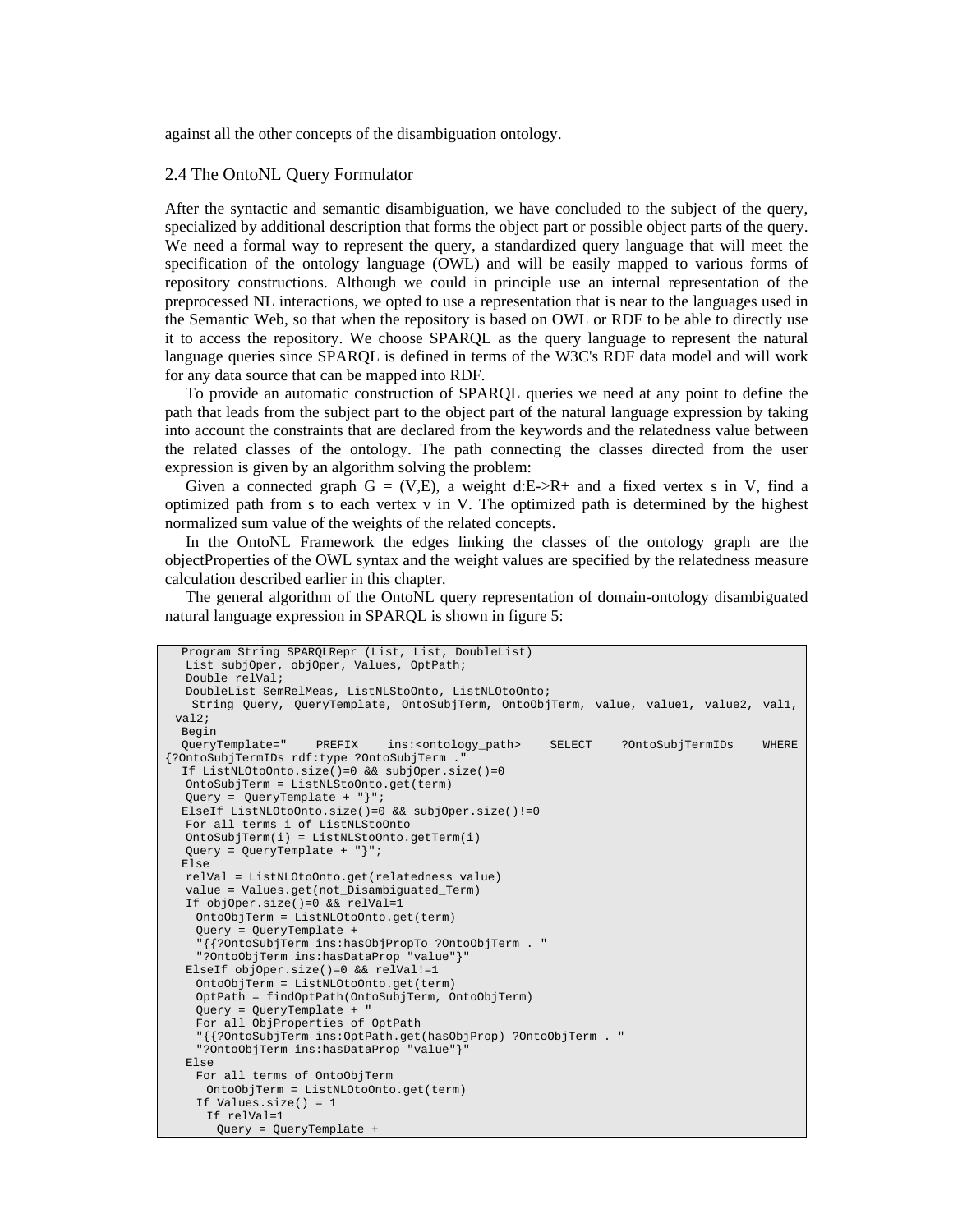```
 "{{?OntoSubjTerm ins:hasObjPropTo ?OntoObjTerm1." 
      "?OntoObjTerm1 ins:hasDataProp ?val1}UNION" 
      "{{?OntoSubjTerm ins:hasObjPropo ?OntoObjTerm2." 
      "?OntoObjTerm2 ins:hasDataProp ?val2}" 
      "FILTER(?val1 = "value" || ?val2 = "value")" 
    Else 
      Query = QueryTemplate + 
      For all ObjProperties of OptPath 
       "{{?OntoSubjTerm ins:Opt.get(hasObjProp) ?First_Rel_Class ." 
        "?First_Rel_Class ins:hasDataProp ?val1} UNION" 
      "{{?OntoSubjTerm ins: OptPath.get(hasObjProp) ?Sec_Rel_Class." 
      "?Sec_Rel_Class ins:hasDataProp ?val2}" 
      "FILTER(?val1 = "value" || ?val2 = "value")" 
   Else 
    For all terms of Values 
      If relVal=1 
        Query = QueryTemplate +" 
        "{{?OntoSubjTerm ins:hasObjPropTo ?First_Rel_Class." 
        "?First_Rel_Class ins:hasDataProp "value1"}UNION" 
      "{{?OntoSubjTerm ins:hasObjPropTo ?Sec_Rel_Class." 
      "?Sec_Rel_Class ins:hasDataProp "value2"}" 
    Else 
      Query = QueryTemplate +" 
      For all ObjProperties of OptiPath 
        "{{?OntoSubjTerm ins: OptPath.get(hasObjProp) ?First_Rel_Class." 
        "?First_Rel_Class ins:hasDataProp "value1"}UNION" 
        "{{?OntoSubjTerm ins: OptPath.get(hasObjProp) ?Sec_Rel_Class." 
        "?Sec_Rel_Class ins:hasDataProp "value2"}" 
End
```
**Figure 5.** The OntoNL query representation of domain-ontology disambiguated natural language expression in SPARQL

# 3 Overview of the NL2DL System

The NL2DL System is an application of the OntoNL Framework that addresses a semantic multimedia repository with digital audiovisual content of soccer events and metadata concerning soccer in general.

The overall architecture is shown in figure 6. The OntoNL expects domain ontology expressed in OWL. The reference ontologies we used is an application of the DS-MIRF ontological infrastructure [Tsinaraki *et alii* 2004] and the WordNet for the syntactic analysis. The repository for accessing the instances is the DS-MIRF Metadata Repository [Tsinaraki *et alii* 2006].

The OntoNL Component provides the NL Ontology API and the NL Query API for communication. The NL Query API contains functions to input a natural language query and after the disambiguation outputs a number of weighted SPARQL queries, based on the structures of the ontologies used for the disambiguation. It implements functions for the data transfer between the Framework and the repository. The NL Ontology API consists of the total of functions used for manipulating the ontologies that interfere with the system.

The DS-MIRF OntoNL Manager provides the OntoNL component with the ontologies for the disambiguation and the natural language expression for disambiguation. It is also responsible for retrieving the user request, communicate with the repository, manage the results, rank them based on any existing User Profile information and presented them to the front end the user uses for interactions.

The output of the OntoNL is weighted SPARQL queries. To interface with DS-MIRF we had to develop mappings of the SPARQL to the retrieval language of DS-MIRF which intern uses XQuery to access semantic MPEG-7 multimedia content from the XML DBMS.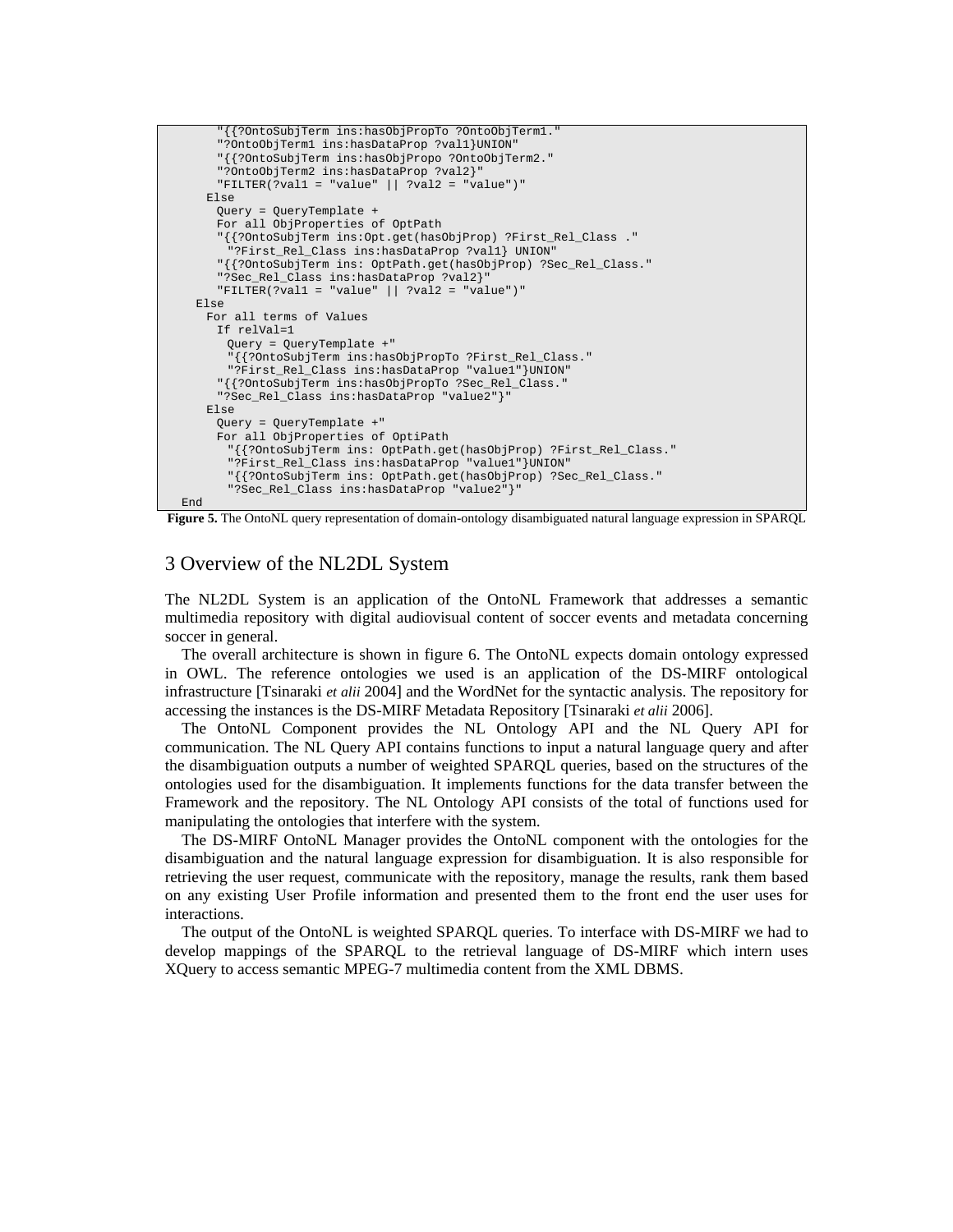

**Figure 6.** NL2DL Infrastructure

# 4 Experimental Evaluation

A complete evaluation framework has been designed for the OntoNL generator. A screenshot of the NL2DL system for retrieving semantically indexed audio visual content in the domain of the FIFA World Cup 2006 can be seen in figure 7. The application also includes the option of inserting the request using speech, but this is not described in this paper. The result view presents a list with the labels of the XML descriptions that comprise the requested information. The user can choose to see the audiovisual content of the results.

As far as it concerns the OntoNL Semantic Relatedness Measure evaluation, the framework takes into account a large number of parameters regarding the characteristics of the ontologies involved and the types of users. We have focused our attention to the performance experimentation in a generic way utilizing readily available ontologies in the web, not carefully constructed by hand ontologies. As we discussed in the previous section the three factors  $w_1$ ,  $w_2$  and  $w_3$ , of the overall OntoNL measure help of balancing among the three sub-measure depending on the application ontology. We need to bound their values and provide the complete measurement that will show good results regardless of the OWL ontology used.

In order to assess the impact of each of the sub-measures we needed to evaluate it against a "gold standard" of object relatedness. To that end we designed a detailed experiment in which human subjects were asked to assess the relatedness between two objects. Budanitsky and Hirst [2006] based on their study have found that comparing WordNet similarity measures with human judgments give the best assessments of the "goodness" of a measure.

After this step we continued with an application-based evaluation of the OntoNL measure. We chose to use for the application, the OWL Ontology for the domain of soccer (http://lamia.ced.tuc.gr/ontologies/AV\_MDS03/soccer ), because it is a big and very specific ontology. Also, the context of the ontology is familiar with the users.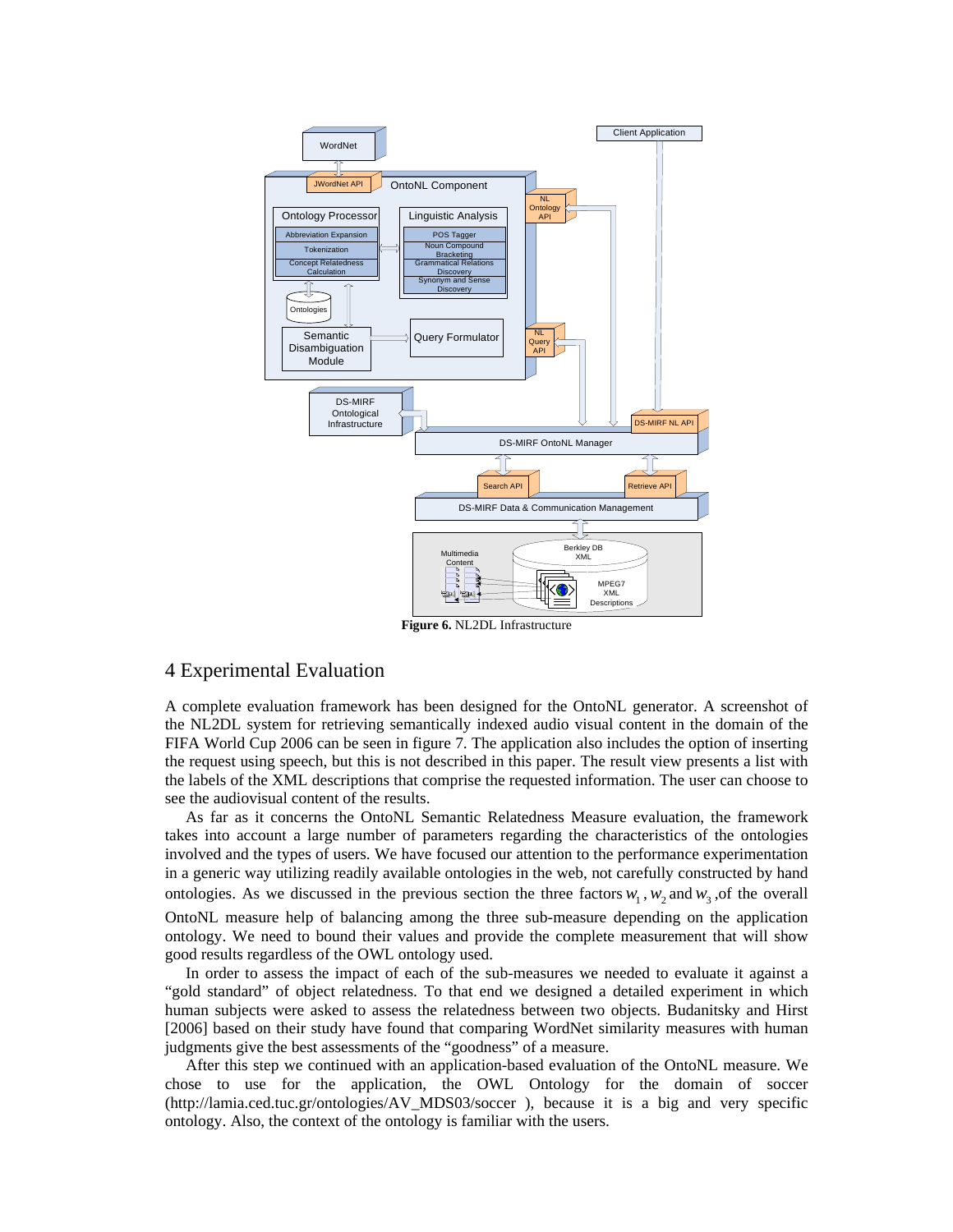The next sub-section will describe the experimental setup and the statistical evaluation of the results setting the stage for a discussion of the results.



**Figure 7.** The multimedia object retrieval by the NL2DL System

### 4. 1 Study Design

Experiments that rely on human judgments have become the benchmark in determining the similarity of words in NLP research [Budanitsky and Hirst, 2006], [Jiang and Conrath, 1997], [Leacock and Chodorow, 1998], [Rada, and Bicknell, 1998], [Rada *et. alii*. 1989.]. We reused the overall experimental design of these studies and adapted it to be usable for complex objects in an ontology. We proceeded as follows: First, we found a number of suitable object pairs from a number of ontologies freely available in the web. The OWL domain ontologies have a number of advantages. Each class has a variety of relationships to attributes, exceptions, etc. and in many cases a detailed textual description is provided.

Then, we defined an appropriate order in which those pairs were going to be presented to the subjects. We point out that the subjects' ability to relate to the ontology content (domain) was crucial for the success of the experiment. From the ontologies we have selected a number of concepts that we thought would be understandable to a general audience and combined them into pairs fulfilling the following criteria:

- At least two pairs from each ontology should be in close vicinity in the ontology-graph.
- At least two pairs from each ontology should be far apart in the ontology-graph.
- At least one pair from each ontology should consist of a concept and its descendant/specialization.

The rest of the concepts were paired in a way such that the concepts' name, description, attributes, or properties(e.g., parts) featured some relatedness. We have obtained relatedness judgments from 20 human subjects, 10 from the computer science field that had some knowledge of the domain ontologies and 10 from the liberal arts field, that were used for the evaluation, for 85 pairs of concepts that we meet in seven OWL domain ontologies [Ontologies used for experimentation] freely available on the web, for different domains. The main goal was to compare the OntoNL sub-measures and the overall measure on how well they reflect human judgments. The subjects had the opportunity during the evaluation, to see the properties and the description (if any) of the concepts that they had to assess the relatedness.

The pairs ranged from "highly related" to "semantically unrelated", and the subjects were asked to rate them, on the scale of 0.0 to 1.0, according to their "relatedness of meaning". The users were asked to specify how they had made the assessment: 1. by concept name, 2. by concept description, 3. by concept properties, 4. a combination of 1-3, and 5. using other assessment methods. This question had as objective to find which features were used by the subjects in their evaluation– a notion that similarity researchers in the social sciences have found to be central [Gentner and Medina, 1998], but also useful to us for the determination of the impact of the sub-measures of relatedness to the overall measure. Finally, the subjects could add some comments on their assessment.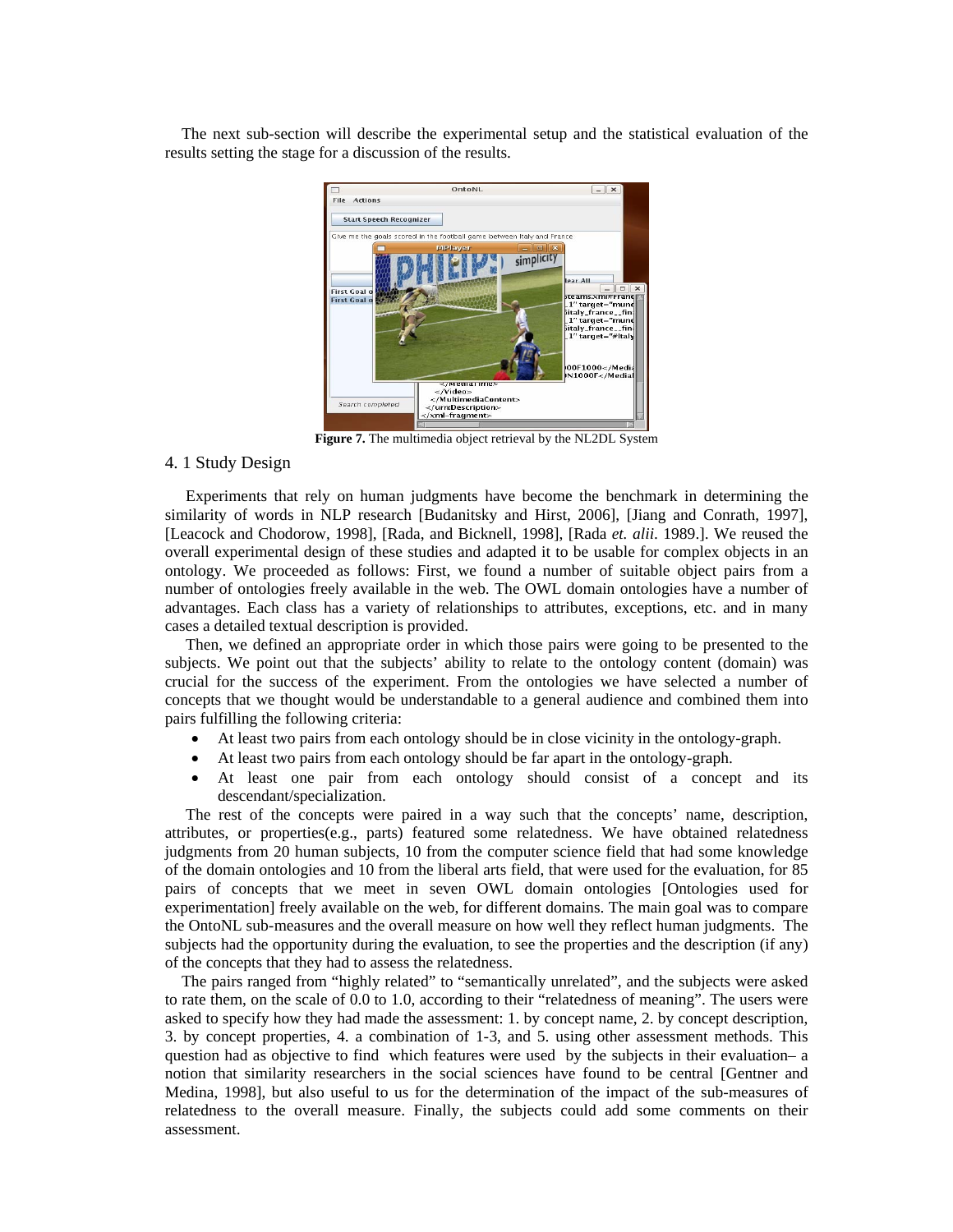#### 4. 2 Results

Our first objective was to investigate what are the values of the parameters  $f_1$ ,  $f_2$ ,  $w_1$ ,  $w_2$ ,  $w_3$  for each ontology, and overall. Human subjects were used for the experiments. We observed that the optimal values of these parameters strongly depend on the ontology. Their optimal experimental values are shown in Table1.

We observe that  $w_1$  and  $f_1$  are in general the most important of the weights, which implies that the number of common properties of two concepts is a significant factor in determining the relatedness. The conceptual distance measure  $(w_2)$  and the related senses measure  $(w_3)$  seem to have also significant impact, but in almost all ontologies (except the wine ontology) the impact of each one of them was less than the common properties measure. Among these two measures the related senses measure  $(w_3)$  had a stronger impact than the conceptual distance measure  $(w_2)$  in five ontologies, while the conceptual distance measure  $(w_2)$  had a stronger impact in two ontologies.

| Ontology               | rel <sub>PROP</sub> |     | $rel_{\text{OntoNL}}$ |                |       |  |  |
|------------------------|---------------------|-----|-----------------------|----------------|-------|--|--|
|                        | I <sub>1</sub>      | Ť2  | $W_1$                 | W <sub>2</sub> | $W_3$ |  |  |
| Soccer Ontology        | 0.5                 | 0.5 | 0.7                   | 0.1            | 0,2   |  |  |
| Wine Ontology          | 0.8                 | 0,2 | 0.3                   | 0.2            | 0.5   |  |  |
| People Ontology        | 0.8                 | 0,2 | 0.45                  | 0.2            | 0.35  |  |  |
| Pizza Ontology         | 0.9                 | 0.1 | 0.65                  | 0.1            | 0.25  |  |  |
| Koala Ontology         | 0.9                 | 0,1 | 0.3                   | 0.5            | 0,2   |  |  |
| <b>Images Ontology</b> | 0.7                 | 0.3 | 0.6                   | 0.3            | 0,1   |  |  |
| <b>Travel Ontology</b> | 0.9                 | 0.1 | 0.7                   | 0.1            | 0.2   |  |  |

**Table 1:** The values of the relative weights  $f_1$  and  $f_2$  of eq. 3 and w<sub>1</sub> (for  $rel_{PROP}$ ), w<sub>2</sub> (for  $rel_{CD}$ )and w<sub>3</sub> (for  $rel_{RS}$ ) of eq. 11 for each one of the ontologies used for the specific experimentation.

Using the optimal values for the parameters we studied how the computed relatedness measure among two concepts was correlated with the relatedness perceived by the human subjects. Table 2 shows the computed correlation coefficients between the system computed relatedness measure and the human subjects evaluated relatedness for two classes of human subjects, one coming from the human liberal arts field and one coming from the computer science field.

|                                          |  |  |  |  |  |  | <b>Table 2:</b> The values of the coefficients of correlation between human ratings of relatedness and four computational |  |  |
|------------------------------------------|--|--|--|--|--|--|---------------------------------------------------------------------------------------------------------------------------|--|--|
|                                          |  |  |  |  |  |  | measures; the three submeasures that constitute the OntoNL Semantic Relatedness Measure and the overall OntoNL            |  |  |
| measure with relative weights of Table 1 |  |  |  |  |  |  |                                                                                                                           |  |  |

| Humans LibArts Field   |                     |            |            |                       |  |  |  |  |  |
|------------------------|---------------------|------------|------------|-----------------------|--|--|--|--|--|
| Measure                | rel <sub>PROP</sub> | $rel_{CD}$ | $rel_{RS}$ | rel <sub>OntoNL</sub> |  |  |  |  |  |
| Soccer Ontology        | 0,964               | 0,935      | 0,938      | 0,978                 |  |  |  |  |  |
| Wine Ontology          | 0,948               | 0,947      | 0,967      | 0.981                 |  |  |  |  |  |
| People Ontology        | 0,954               | 0,927      | 0,953      | 0,969                 |  |  |  |  |  |
| Pizza Ontology         | 0,874               | 0,854      | 0,832      | 0,927                 |  |  |  |  |  |
| Koala Ontology         | 0,898               | 0,921      | 0,892      | 0,936                 |  |  |  |  |  |
| <b>Images Ontology</b> | 0,927               | 0,914      | 0,911      | 0,954                 |  |  |  |  |  |
| <b>Travel Ontology</b> | 0,958               | 0.924      | 0,932      | 0,970                 |  |  |  |  |  |
|                        | Humans CompSc Field |            |            |                       |  |  |  |  |  |
| Measure                | rel <sub>PROP</sub> | $rel_{CD}$ | $rel_{RS}$ | rel <sub>OntoNL</sub> |  |  |  |  |  |
| Soccer Ontology        | 0,975               | 0,929      | 0,908      | 0,988                 |  |  |  |  |  |
| Wine Ontology          | 0,943               | 0,961      | 0,925      | 0,972                 |  |  |  |  |  |
| People Ontology        | 0,963               | 0,982      | 0.917      | 0,987                 |  |  |  |  |  |
| Pizza Ontology         | 0,917               | 0,903      | 0,899      | 0,921                 |  |  |  |  |  |
| Koala Ontology         | 0.914               | 0,932      | 0.911      | 0,938                 |  |  |  |  |  |
| <b>Images Ontology</b> | 0,922               | 0,932      | 0,906      | 0,962                 |  |  |  |  |  |
| <b>Travel Ontology</b> | 0,954               | 0,922      | 0,923      | 0,963                 |  |  |  |  |  |

The results are satisfactory and show that the average correlations for each ontology were always more than .9 and in 10 out of the 14 cases they were more than .95. The average correlation was .96.

The human subjects also evaluated the relatedness of the concepts based on the semantic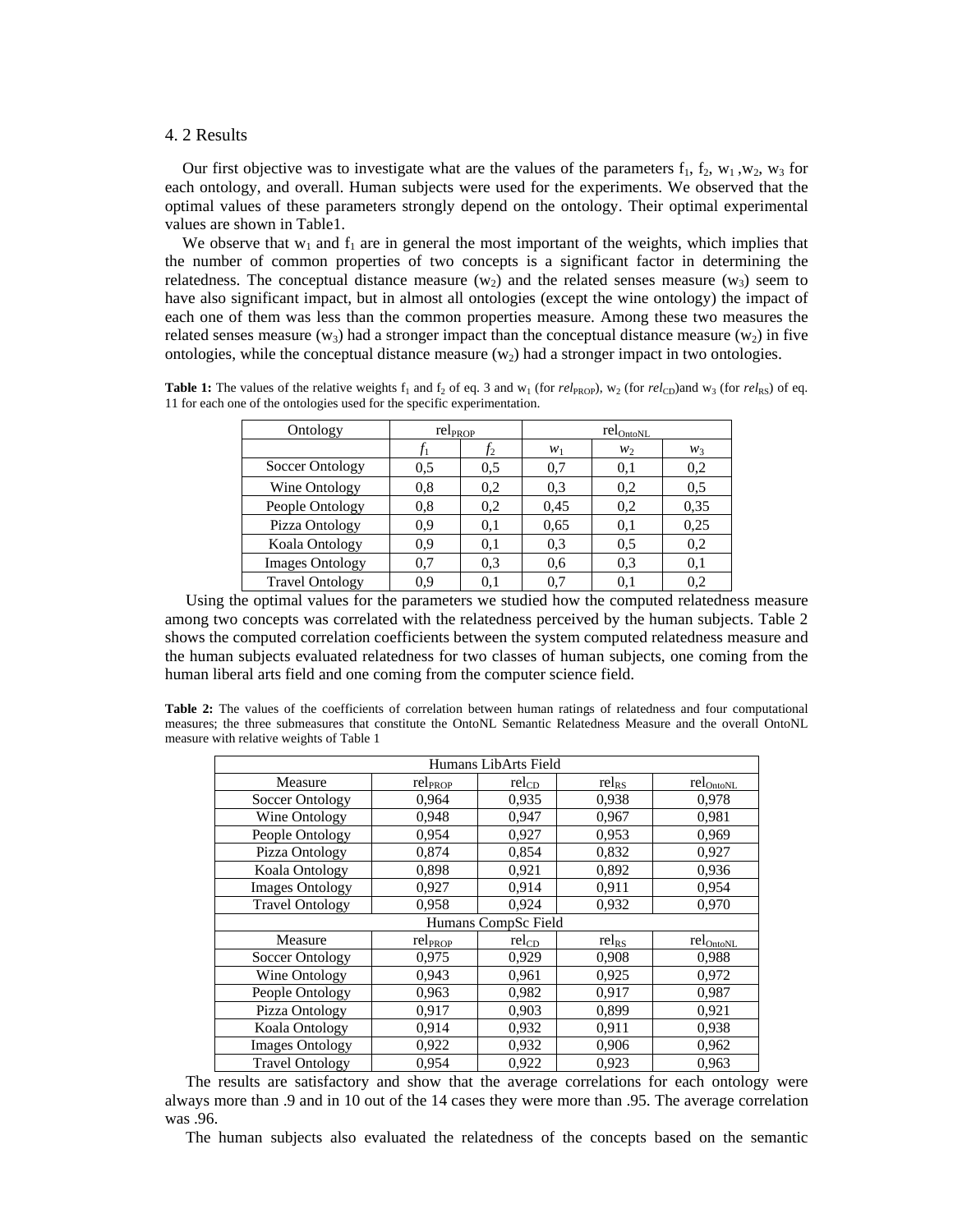measure that we have developed (common properties, related senses, and conceptual distance). The correlations of their evaluations with the system computed measures are shown in Table 2, and are also satisfactory. It is interesting to observe that the subjects with computer science background had higher correlations with the system for the conceptual distance measure, while human subjects from liberal arts had higher correlations in general for the related properties measure. In all cases the calculated by the system weighted relatedness measure was higher correlated with the human subject evaluations than the correlations of the partial semantic measures (common properties, related senses, conceptual distance).

An observation mentioned above was the relatively large variability of the optimal weights for each ontology. We decided to experiment with the same set of weights for all the ontologies, to observe if the relatedness measures were drastically affected, and if they are still satisfactory. Table 3 shows the common set of weights used for all the experiments with all the ontologies.

**Table 3:** The values of the relative weights  $f_1$  and  $f_2$  of eq. 3 and  $w_1$  (for  $rel_{PROP}$ ),  $w_2$  (for  $rel_{CD}$ ) and  $w_3$  (for  $rel_{RS}$ ) of eq. 11.

|                              |     | $rel_{PROP}$ | $rel_{\text{OntoNL}}$ |       |       |  |  |
|------------------------------|-----|--------------|-----------------------|-------|-------|--|--|
| <b>OWL Domain Ontologies</b> |     |              | $W_1$                 | $W_2$ | $W_2$ |  |  |
|                              | U.O | ∩∩<br>∪.∠    | 0.6                   | 0.17  | 0.23  |  |  |

Table 4 shows the correlations obtained between the system computed values and the human subject computed values (second column). For comparison reasons the first column shows the correlations computed with different weights (copied from Table 2). Table 4 shows that the results obtained, as expected, are worse than the results obtained using different weights for each ontology. The correlations however between human subject and the system evaluations, are quite high. The average drop in correlation was -02 (from .96 to .94), while the maximum drop in some ontologies was .04. In only one case (Koala Ontology) the average correlation dropped below .9 (to .892). For this ontology however, even with its optimal weights the correlation was not very high (.936).

**Table 4:** The values of the coefficients of correlation between human ratings of relatedness and four computational measures; the three submeasures that constitute the OntoNL Semantic Relatedness Measure and the overall OntoNL measure with relative weights of Table 3

| Humans LibArts Field   |                       |                       |  |  |  |  |  |  |
|------------------------|-----------------------|-----------------------|--|--|--|--|--|--|
| Measure                | rel <sub>OntoNL</sub> | rel <sub>OntoNL</sub> |  |  |  |  |  |  |
| Soccer Ontology        | 0,978                 | 0,940                 |  |  |  |  |  |  |
| Wine Ontology          | 0,981                 | 0,953                 |  |  |  |  |  |  |
| People Ontology        | 0,969                 | 0,952                 |  |  |  |  |  |  |
| Pizza Ontology         | 0,927                 | 0,907                 |  |  |  |  |  |  |
| Koala Ontology         | 0,936                 | 0,892                 |  |  |  |  |  |  |
| <b>Images Ontology</b> | 0,954                 | 0,953                 |  |  |  |  |  |  |
| <b>Travel Ontology</b> | 0,970                 | 0,962                 |  |  |  |  |  |  |
| Humans CompSc Field    |                       |                       |  |  |  |  |  |  |
| Measure                | rel <sub>OntoNL</sub> | relontoNL             |  |  |  |  |  |  |
| Soccer Ontology        | 0,988                 | 0,946                 |  |  |  |  |  |  |
| Wine Ontology          | 0,972                 | 0,948                 |  |  |  |  |  |  |
| People Ontology        | 0,987                 | 0,954                 |  |  |  |  |  |  |
| Pizza Ontology         | 0,921                 | 0,923                 |  |  |  |  |  |  |
| Koala Ontology         | 0,938                 | 0,911                 |  |  |  |  |  |  |
| <b>Images Ontology</b> | 0,962                 | 0,960                 |  |  |  |  |  |  |
| <b>Travel Ontology</b> | 0,963                 | 0.948                 |  |  |  |  |  |  |

We plan to pursue more research in the future, using more ontologies, for determining automatically the weights for any given ontology. Parameters that we have found that affect the choice of weight are the following:

**The language the ontology uses for its terminology.** When ontologies are used directly from their source (web) a major factor of the relRS parameter's performance is the names that are used to describe the ontologies. If the names for the concepts and the logical relationships among the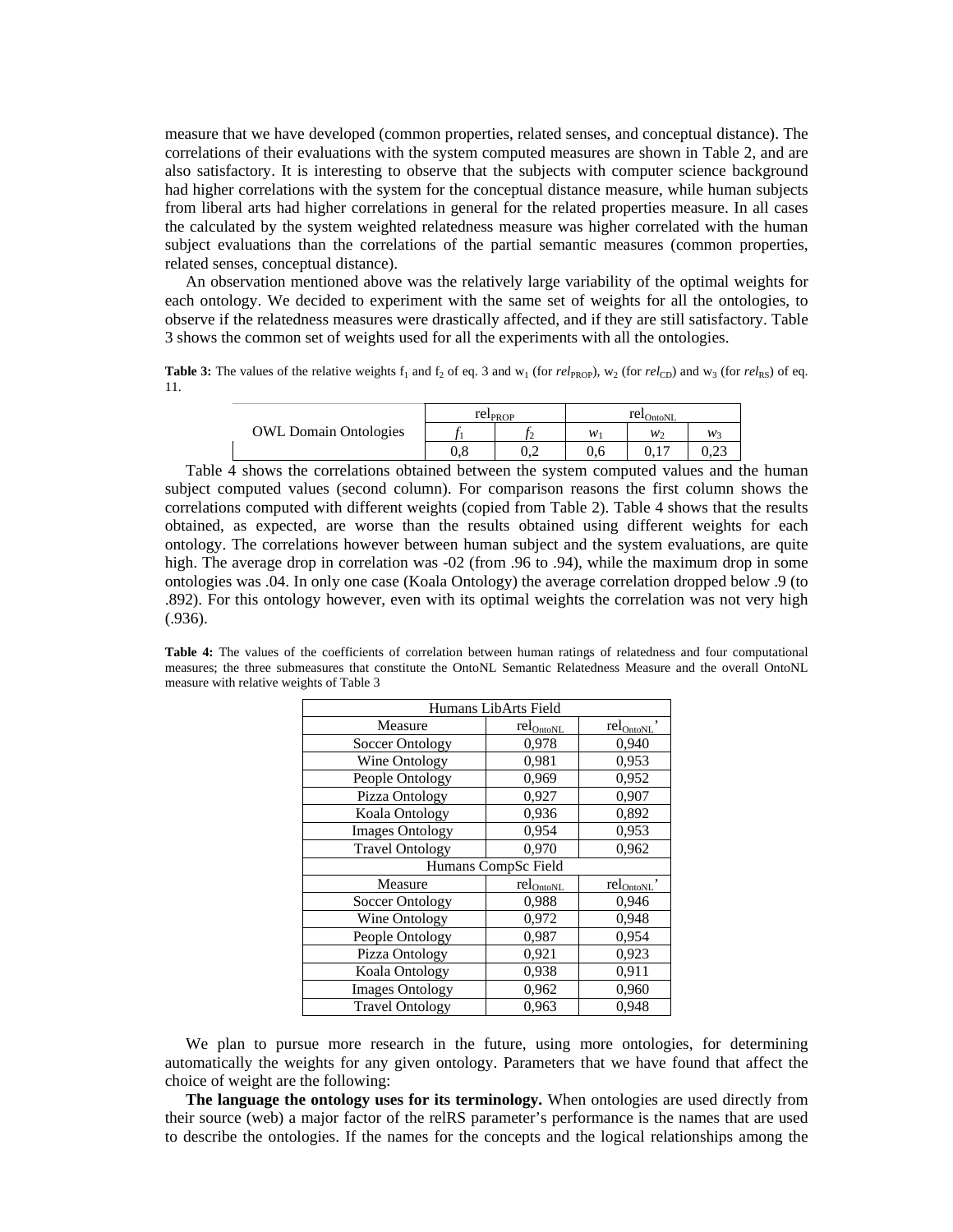concepts used are near the "natural language" names the performance of the system is significantly better.

**The number of the properties over the concepts.** When the concepts of the ontology have a number of properties that specialize them over other concepts (the semantic network has a significantly greater number of edges over nodes) then the parameter relPROP can participate with a great value of influence in the overall OntoNL semantic relatedness measure calculation.

**The depth of the domain ontology.** When the ontology is of a great depth then the conceptual distance needs to be assigned with a big relative weight because the information loss is significant over the inheritance.

The overall performance of the natural language interfaces from the point of view of the satisfaction of users with the interaction with a natural language interface is being evaluated using human subjects for the domain of soccer videos. Preliminary results indicate that the users are considering the natural language interface generated by the OntoNL Framework to a video repository successful. A voice recognizer has been integrated in the soccer application and a much more extensive system evaluation of the complete system will be pursued.

As far as it concerns the application-based evaluation, the experiments tested if the language model's components where successfully mapped to ontological structures (figure 8) and if the semantic relatedness measure resulted in satisfactory matches (figure 9). We also present the overall satisfaction of users with respect to the effectiveness of the results compared against a keyword-based search (figure 10). The conclusion that that derives is that in a second iteration of tests the users expressed a higher satisfaction because their familiarity of using the system increased. The results that concern ontological structures and semantics (figures 8 and 9) are strongly dependent on the form of the specific ontology. Overall, the performance decreases a little as the complexity of the language model increases, but as shown in figure 10, we get the correct results sooner and faster against a keyword-based search.



**Figure 8.** The effectiveness of ontology mappings (DS-MIRF ontologies for the domain of soccer) to user input



**Figure 9.** The effectiveness of the semantic relatedness measure in the DS-MIRF ontologies for the domain of soccer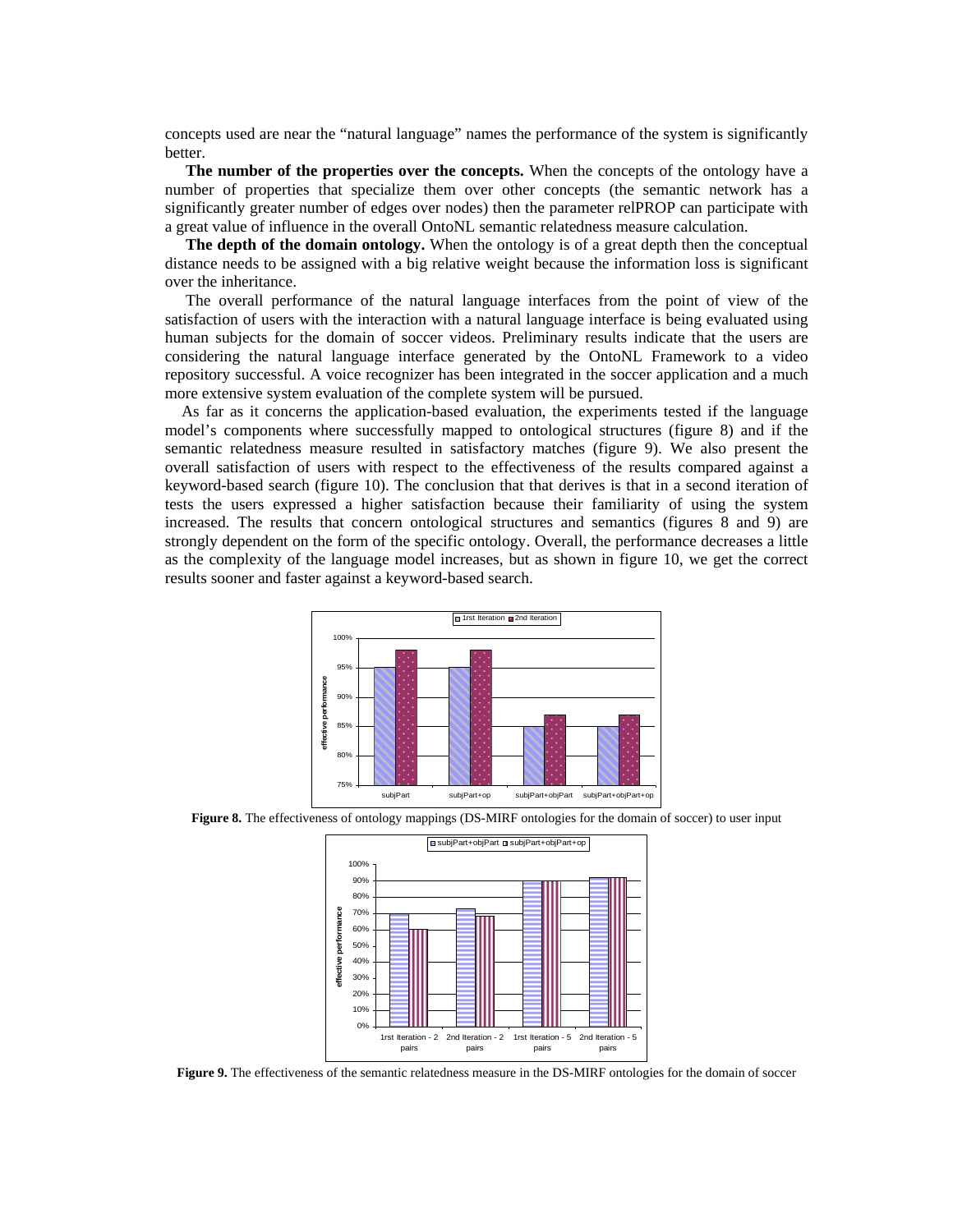

Figure 10. The effectiveness of the NL2DL in the domain of soccer against a keyword-based search

## 5. Related Work

The NLP literature provides the largest group of related work in the semantic relatedness measurement field. The known methodologies for measuring semantic relatedness are based on lexical resources or WordNet [Fellbaum 1998] and other semantic networks or deal with computing taxonomic path length. All approaches that we are aware of measuring semantic relatedness that use a lexical resource construe the resource, in one way or another, as a network or directed graph, and then base the measure of relatedness on properties of paths in this graph [Leacock and Chodorow 1998], [Lin 1998].

A simple way to compute semantic relatedness in taxonomies like WordNet is to view it as a graph and identify relatedness with path length between the concepts [Resnik 1990]. This approach was followed in other networks also, like the MeSH (http://www.ncbi.nlm.nih.gov/entrez/query.fcgi?db=mesh), a semantic hierarchy of terms used for indexing articles in the bibliographic retrieval system MEDLINE, by Rada *et alii*, [1989], [1998]. The principal assumption of Rada and colleagues was that "the number of edges between two terms in the MeSH hierarchy is a measure of conceptual distance between the terms".

Jiang and Conrath [1997] propose a combined edge counting and node based method that outperforms either of the pure approaches. This hints at the usefulness of combined approaches like the OntoNL Semantic Relatedness Measure we propose in this paper.

The research that was made by Budanitsky and Hirst [2006] support our claim that the quality of similarity measures is dependent on the ontology in general. They find that differences in the quality of WordNet-based similarity measurement algorithms found in various papers can be explained by the different versions of WordNet that have been used. To confront with this issue Lin [1998] tries to develop an information-theoretic measure of similarity that is not tied to a particular domain or application and that is less heuristic in nature with success. The measure is slightly found to excel Resnik's similarity algorithm [Resnik 1990]. The drawback is that it still requires a probabilistic model of the application domain, retrieved by parsing a large word corpus. This limitation makes it problematic for smaller ontologies.

All the research results presented in the literature so far [Budanitsky and Hirst 2006], [Jarmasz and Szpakowicz 2003], [Jiang and Conrath 1997], [Leacock and Chodorow 1998], [Lin 1998], [Rada *et alii* 1989], [Rada and Bicknell 1998], [Resnik 1990] and [Wu and Palmer 1994] were tested on specific ontologies like the WordNet and the MeSH ontologies, they are not general and have not been tested in different domain ontologies that refer to different contexts. The WordNet and MeSH ontologies are well formed hierarchies of terms and the methodologies that have used them examined basically similarity between terms and not relatedness between concepts. Also, most of these approaches are focused on the comparison of nouns, limiting their generality to complex objects or even hierarchies of verbs.

As far as it concerns the natural language interfaces to knowledge repositories in general, the natural language interaction research has very recently started to explore semantic disambiguation using ontologies, providing systems like AQUA [Vargas-Vera *et alii* 2004). AQUA is a questionanswering system which amalgamates Natural Language Processing (NLP), Logic, Ontologies and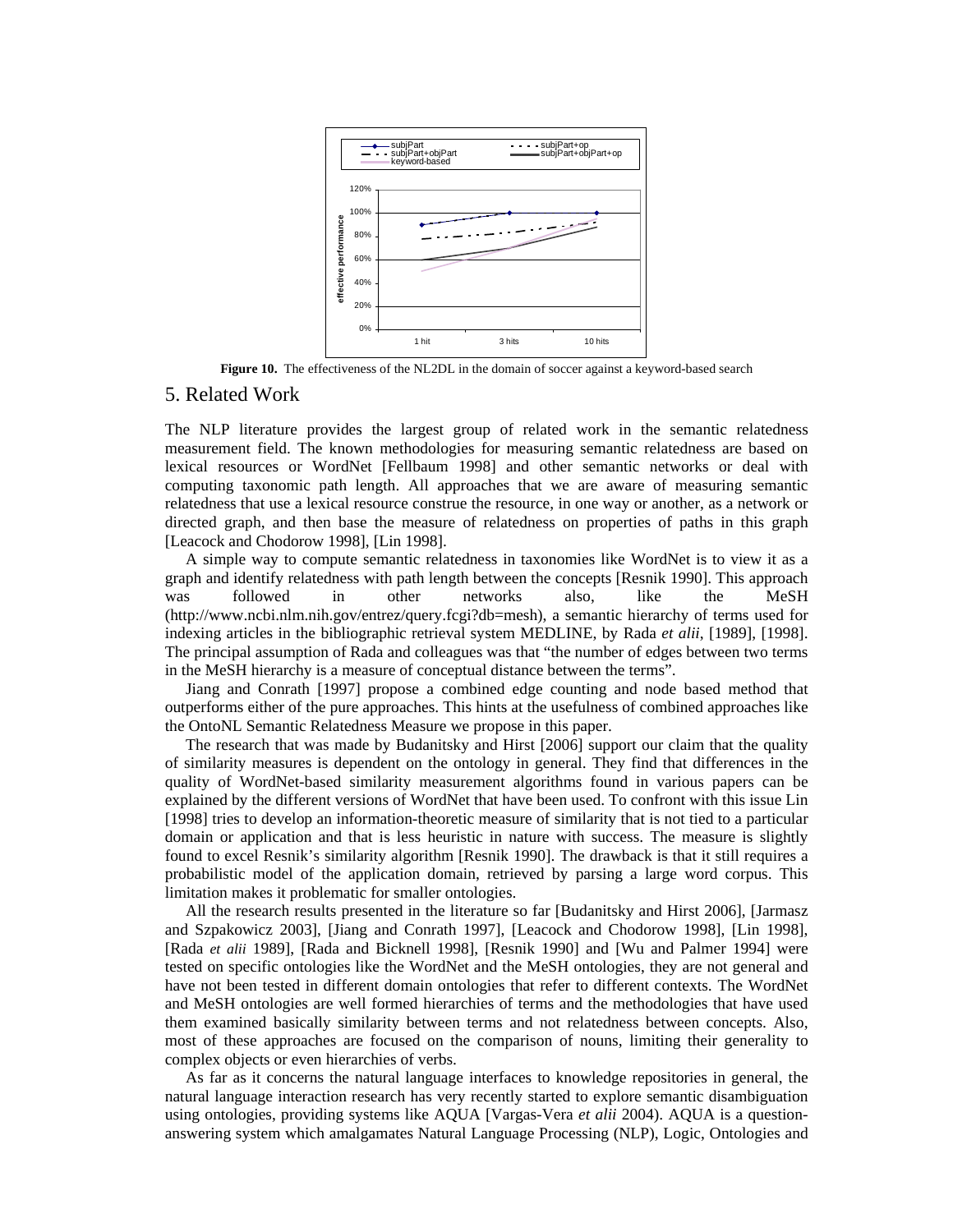Information Retrieval techniques to provide answers to queries in a specific domain. AQUA translates English questions into logical queries that are then used to generate of proofs and is coupled with the AKT reference ontology for the academic domain, written in OCML. The system works in a pattern-matching mode trying to find exact matches with names in the ontology and hasn't been tested in other domains using other ontologies.

An attempt of using a more knowledge oriented approach for the construction of a natural language interface for the domain of digital TV is described in [Karanastasi *et alii* 2004]. Ontologies used for this system were capturing the TV-Anytime standard (http://www.tvanytime.org). The system used both ontologies and User Profiles in order to do semantic natural language processing. Keywords described the domain ontologies and user profile information was also used for disambiguation with satisfactory results. The approach was tuned and depended on the specific ontologies and lacked the generality and the completeness of the system described here. In addition the domain ontologies were based on keywords and not on deep knowledge structures.

There is a significant progress in natural language processing research and especially in the computational linguistics area. Numerous approaches exist for automatic assignment of parts of speech, that use top performing methods, such as Hidden Markov Models, maximum entropy approaches [Ratnaparkhi 1996] and transformation-based learning. The maximum entropy approach has been adopted in [Toutanova *et alii* 2003] and concluded in the Stanford LogLinear Part of Speech-Tagger (http://nlp.stanford.edu/software/tagger.shtml) that gave 96.86% accuracy on the Penn Treebank. Noun compound bracketing is a major field of interest in the natural language processing procedure. Different models like the dependency [Layer 1995] and the adjacency model [Marcus 1980] have been developed with quite accurate results. Systems for extracting grammatical relations from English sentences have been developed [De Marneffe *et alii* 2006] with good results but based on practical rather than theoretical concerns for modeling grammatical relation schemas [Carroll *et alii* 1999].

In comparison with natural language interfaces that focus either on developing methodologies only for syntactic analysis or for a specific application, the OntoNL Framework is able to address uniformly a range of problems in sentence analysis each of which traditionally had required a separate computational mechanism. In particular a single architecture handles both syntactic and semantic ambiguities, handles ambiguity at both a general and a domain specific environment and uses semantic relatedness measures on the concepts of the ontology to provide better ranked results.

# 6. Conclusions

We have presented the OntoNL software engineering Framework for the generation of natural language user interfaces to knowledge repositories. The framework contains syntactic and semantic analysis components which are supported by a language model. The semantic analyzer utilizes domain ontologies described in OWL to try to disambiguate or rank the possible user queries.

We have presented the OntoNL Ontology-driven Semantic Relatedness measure for OWL ontologies used for natural language disambiguation. The methodology uses domain specific ontologies for the semantic disambiguation. The ontologies are processed offline to identify the strength of the relatedness between the concepts. Strongly related concepts lead to higher ranked pairs of concepts during disambiguation.

The measure is based on the commonality of two concepts, the related senses that may share, their conceptual distance in the ontology, their specificity in comparison with their common root concept and the semantic relations to other ontological concepts. The number and the semantics of the properties that specialize a concept of an OWL ontology over other concepts helped the construction and the effectiveness of the OntoNL Semantic Relatedness Measure. The conceptual distance is a measure that has a great influence if the ontology depth is big since in that case there are several paths that lead from the source concept (that is the subject part of a natural language expression) to the target concept (that is the object part of a natural language expression.

The motivation of this work came from the absence of a general, domain-independent semantic relatedness measure apart from the WordNet. The measure was successfully used for natural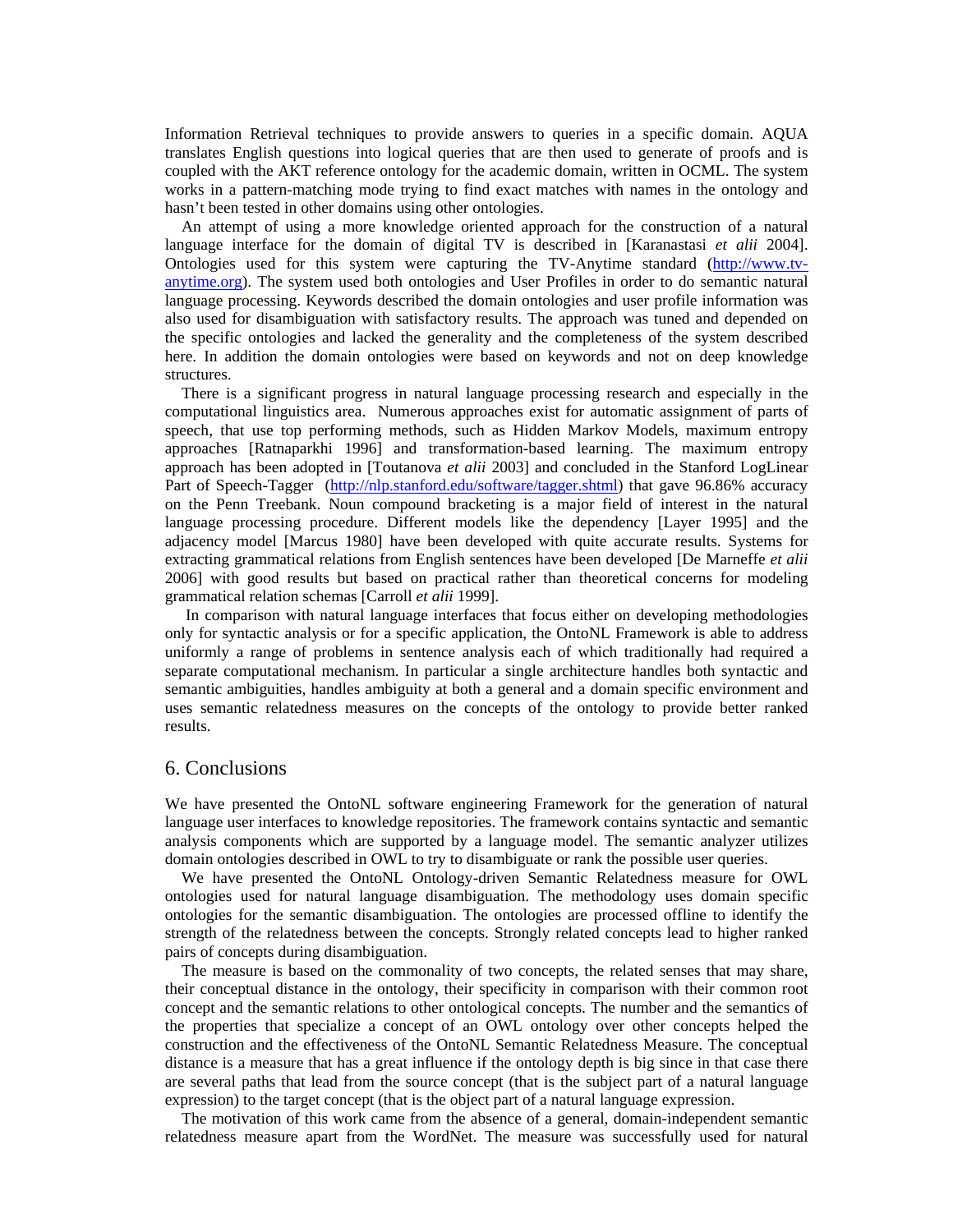language disambiguation and semantic ranking in the OntoNL Framework. The disambiguation process depends on the domain ontologies and when necessary, the OntoNL Semantic Relatedness Measure is used to rank ontological, grammatically-related concepts.

We have developed an evaluation framework for the OntoNL Natural Language Interface Generator. For the OntoNL Semantic Relatedness Measure evaluation, the framework takes into account a number of parameters regarding the characteristics of the ontologies involved and the types of users. We have focused our attention to the performance experimentation in a generic way utilizing readily available ontologies in the web, not carefully constructed by hand ontologies. The results of the experiments with 7 OWL domain ontologies, freely available on the web [Ontologies used for experimentation] are presented as a comparison of the measurement of relatedness between human subjects and the OntoNL measure.

We have observed that when ontologies are used directly from their source (web) a major factor in the performance of the natural language interaction system is the names that are used to describe the ontologies. This may imply that for ontologies that do not utilize "natural language" names for their concepts and relationships we have to provide a mapping to more natural language expressed ontologies.).

Overall, we found that the semantic relatedness measure that is used for the ontology-based semantic ranking of concepts for natural language disambiguation is quite complete and shows very good results. For future improvements, we may need to investigate the influence of more complex structures of OWL vocabulary to the performance.

After this step we continued with an application-based evaluation of the OntoNL measure. We chose to use for the application, the OWL Ontology for the domain of soccer (http://lamia.ced.tuc.gr/ontologies/AV\_MDS03/soccer ), because it is a big and very specific ontology. Also, the context of the ontology is familiar with the users. The results show that the implementation of semantic natural language interactions with semantic repositories is feasible and inexpensive for a large number of applications domains and domain ontologies.

#### References

Budanitsky, A., Hirst, G. 2006 Evaluating WordNet-based Measures of Lexical Semantic Relatedness. *Computational Linguistics 32*(1): 13-47

Gentner D., Medina, H. 1998 Similarity and the Development of Rules, *Cognition* 65: 263-297

Jarmasz, M., Szpakowicz, S. Roget's Thesaurus and semantic similarity. 2003. *In Proceedings of the International Conference on Recent Advances in Natural Language Processing (RANLP-2003)*, pp. 212-129

Jiang, J. J., Conrath, D. W. 1997. Semantic Similarity based on Corpus Statistics and Lexical Taxonomy. *In Proceedings of International Conference on Research in Computational Linguistics*

Karanastasi, A., Kazasis, F., Christodoulakis, S. 2004. A Natural Language Model for Managing TV-Anytime Information from Mobile Devices. *In Proceedings of the NLDB 2004*

Kozima, H., Furugori, T. 1993. Similarity between words computed by spreading activation on an English dictionary. *In Proceedings of 6th Conference of the European Chapter of the Association for Computational Linguistics (EACL-93),* pages 232–239, Utrecht

Lauer, M. 1995 *Designing Statistical Language Learners: Experiments on Noun Compounds.* Ph.D. thesis, Department of Computing Macquarie University NSW 2109 Australia

Leacock, C., Chodorow, M. 1998. Combining local context and WordNet similarity for word sense identification. In Christiane Fellbaum, editor, *WordNet: An Electronic Lexical Database,* chapter 11, pages 265–283. The MIT Press, Cambridge, MA.

Lin, D. 1998 An information-theoretic definition of similarity. *In Proceedings of the 15th International Conference on Machine Learning*